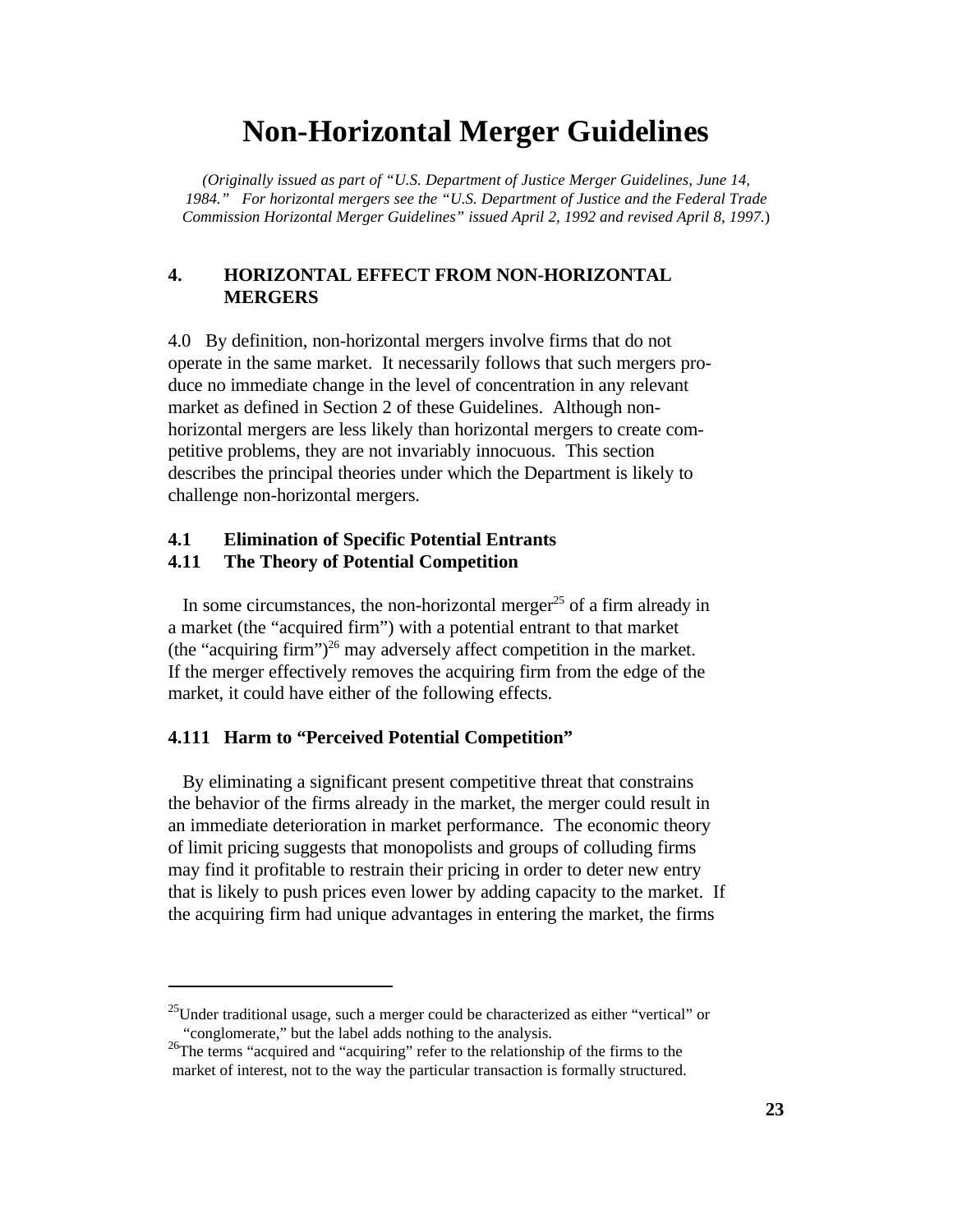in the market might be able to set a new and higher price after the threat of entry by the acquiring firm was eliminated by the merger.

#### **4.112 Harm to "Actual Potential Competition"**

 By eliminating the possibility of entry by the acquiring firm in a more procompetitive manner, the merger could result in a lost opportunity for improvement in market performance resulting form the addition of a significant competitor. The more procompetitive alternatives include both new entry and entry through a "toehold" acquisition of a present small competitor.

### **4.12 Relation Between Perceived and Actual Potential Competition**

 If it were always profit-maximizing for incumbent firms to set price in such a way that all entry was deterred and if information and coordination were sufficient to implement this strategy, harm to perceived potential competition would be the only competitive problem to address. In practice, however, actual potential competition has independent importance. Firms already in the market may not find it optimal to set price low enough to deter all entry; moreover, those firms may misjudge the entry advantages of a particular firm and, therefore, the price necessary to deter its entry.<sup>27</sup>

#### **4.13 Enforcement Standards**

 Because of the close relationship between perceived potential competition and actual potential competition, the Department will evaluate mergers that raise either type of potential competition concern under a single structural analysis analogous to that applied to horizontal mergers. The Department first will consider a set of objective factors designed to identify cases in which harmful effects are plausible. In such cases, the Department then will conduct a more focused inquiry to determine whether the likelihood and magnitude of the possible harm justify a challenge to the merger. In this context, the Department will consider any specific evidence presented by the merging parties to show that the inferences of competitive harm drawn from the objective factors are unreliable.

The factors that the Department will consider are as follows.

<sup>&</sup>lt;sup>27</sup>When collusion is only tacit, the problem of arriving at and enforcing the correct limit price is likely to be particularly difficult.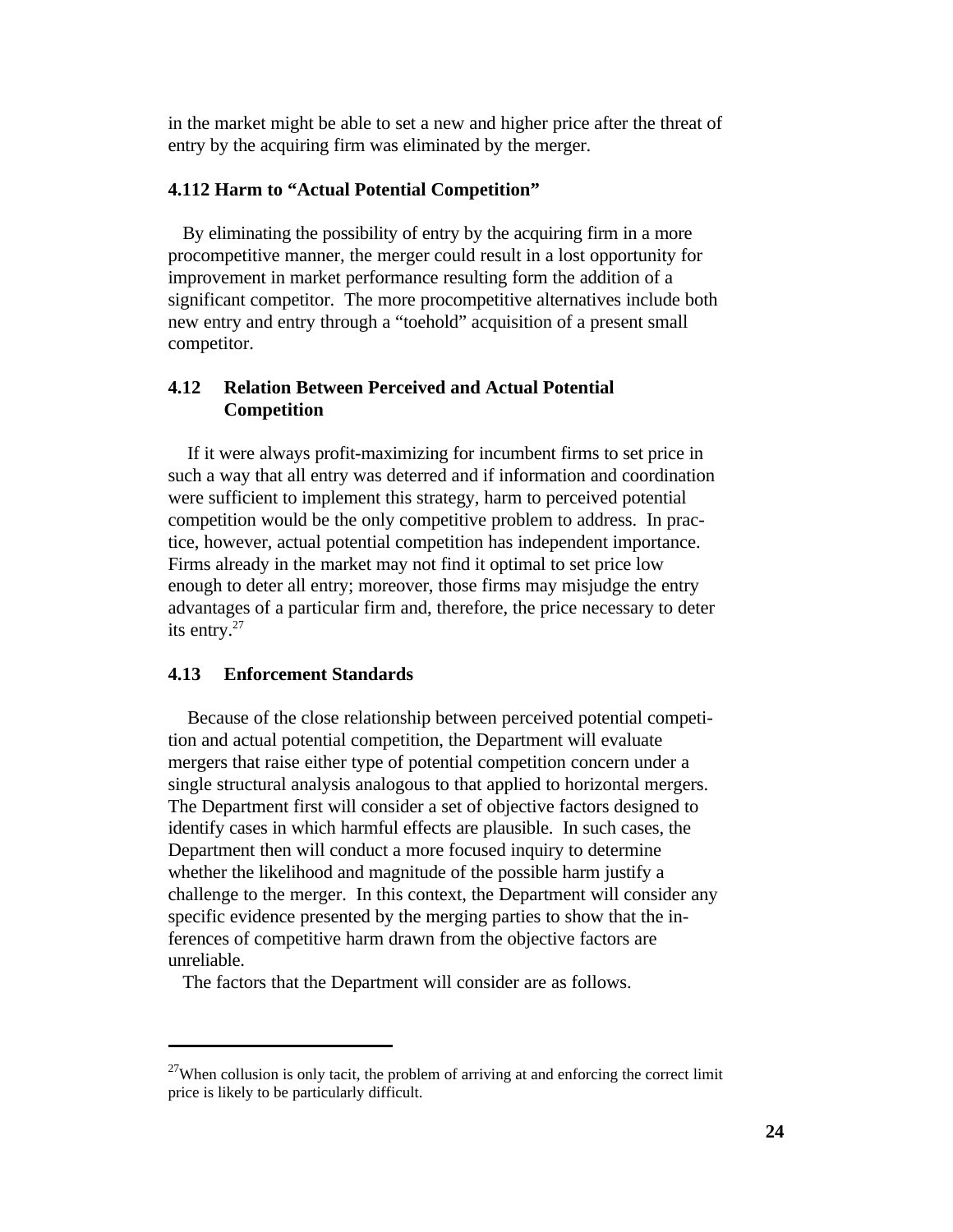#### **4.131 Market Concentration**

 Barriers to entry are unlikely to affect market performance if the structure of the market is otherwise not conducive to monopolization of collusion. Adverse competitive effects are likely only if overall concentration, or the largest firm's market share, is high. The Department is unlikely to challenge a potential competition merger unless overall concentration of the acquired firm's market is above 1800 HHI (a somewhat lower concentration will suffice if one or more of the factors discussed in Section 3.4 indicate that effective collusion in the market is particularly likely). Other things being equal, the Department is increasingly likely to challenge a merger as this threshold is exceeded.

#### **4.132 Conditions of Entry Generally**

 If entry to the market is generally easy, the fact that entry is marginally easier for one or more firms is unlikely to affect the behavior of the firms in the market. The Department is unlikely to challenge a potential competition merger when new entry into the acquiring firm's market can be accomplished by firms without any specific entry advantages under the conditions stated in Section 3.3. Other things being equal, the Department is increasingly likely to challenge a merger as the difficulty of entry increase above that threshold.

#### **4.133 The Acquiring Firm's Entry Advantage**

 If more than a few firms have the same or a comparable advantage in entering the acquired firm's market, the elimination of one firm is unlikely to have any adverse competitive effect. The other similarly situated firm or firms would continue to exert a present restraining influence, or, if entry would be profitable, would recognize the opportunity and enter. The Department is unlikely to challenge a potential competition merger if the entry advantage ascribed to the acquiring firm (or another advantage of comparable importance) is also possessed by three or more other firms. Other things being equal, the Department is increasingly likely to challenge a merger as the number of other similarily situated firms decreases below three and as the extent of the entry advantage over nonadvantaged firms increases.

 If the evidence of likely actual entry by the acquiring firm is particularly strong,<sup>28</sup> however, the Department may challenge a potential competition merger, notwithstanding the presence of three of more firms that are objectively similarly situated. In such cases, the Department will determine

 $^{28}$ For example, the firm already may have moved beyond the stage of consideration and have made significant investments demonstrating an actual decision to enter.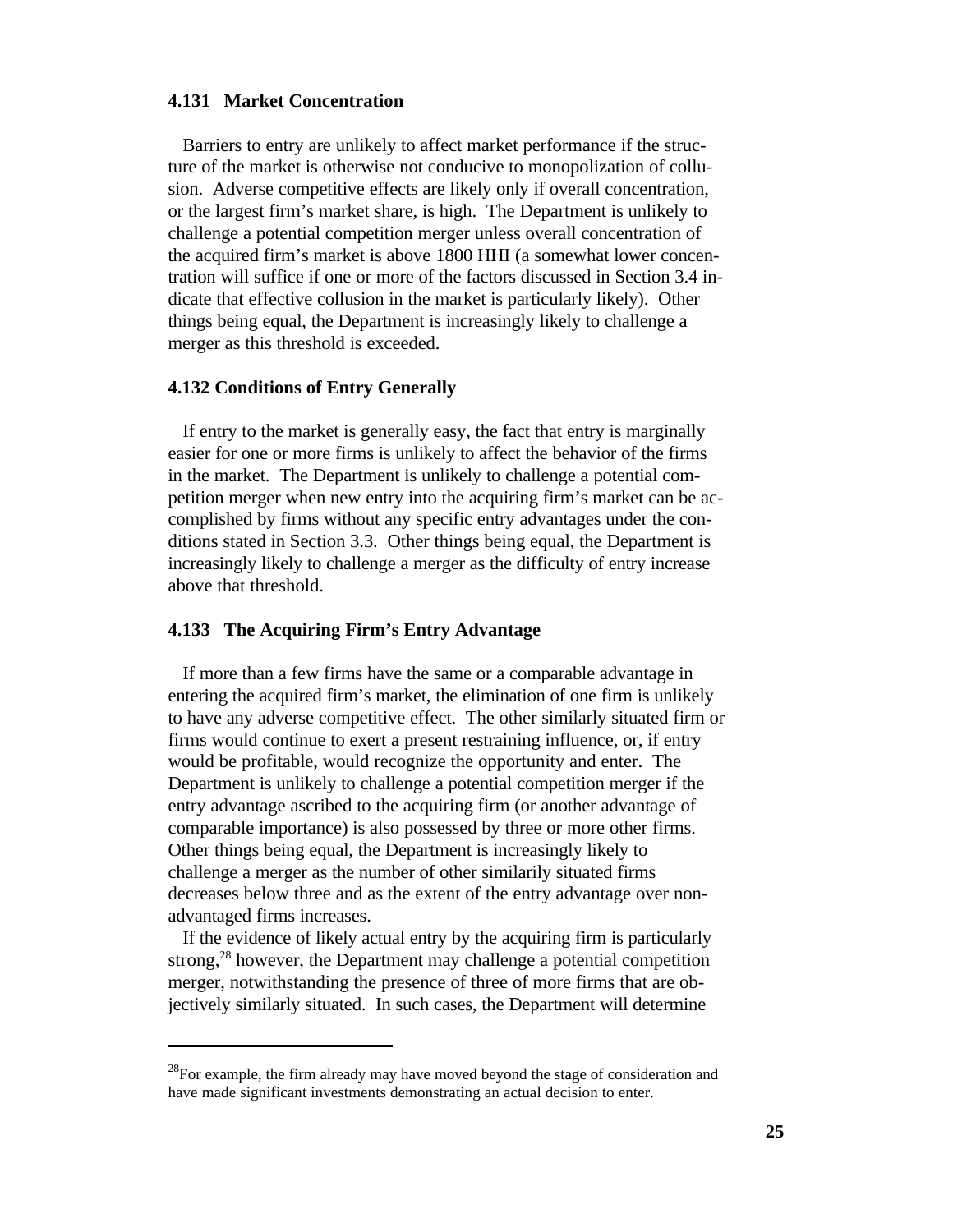the likely scale of entry, using either the firm's own documents or the minimum efficient scale in the industry. The Department will then evaluate the merger much as it would a horizontal merger between a firm the size of the likely scale of entry and the acquired firm.

#### **4.134 The Market Share of the Acquired Firm**

 Entry through the acquisition of a relatively small firm in the market may have a competitive effect comparable to new entry. Small firms frequently play peripheral roles in collusive interactions, and the particular advantages of the acquiring firm may convert a fringe firm into a significant factor in the market.<sup>29</sup> The Department is unlikely to challenge a potential competition merger when the acquired firm has a market share of five percent or less. Other things being equal, the Department is increasingly likely to challenge a merger as the market share of the acquired firm increases above the threshold. The Department is likely to challenge any merger satisfying the other conditions in which the acquired firm has a market share of 20 percent of more.

#### **4.135 Efficiences**

 As in the case of horizontal mergers, the Department will consider expected efficiencies in determining whether to challenge a potential competition merger. See Section 3.5 (Efficiencies).

# **4.2 Competitive Problems from Vertical Mergers**

# **4.21 Barriers to Entry from Vertical Mergers**

 In certain circumstances, the vertical integration resulting from vertical mergers could create competitively objectionable barriers to entry. Stated generally, three conditions are necessary (but not sufficient) for this problem to exist. First, the degree of vertical integration between the two markets must be so extensive that entrants to one market (the "primary market") also would have to enter the other market (the "secondary market" $3^{30}$  simultaneously. Second, the requirement of entry at the secondary level must make entry at the primary level significantly more difficult

 $^{29}$ Although a similar effect is possible with the acquisition of larger firms, there is an increased danger that the acquiring firm will choose to acquiesce in monopolization or collusion because of the enhanced profits that would result from its own disappearance from the edge of the market.

<sup>&</sup>lt;sup>30</sup>This competitive problem could result from either upstream or downstream integration, and could affect competition in either the upstream market or the downstream market. In the text, the term "primary market" refers to the market in which the competitive concerns are being considered, and the term "secondary market" refers to the adjacent market.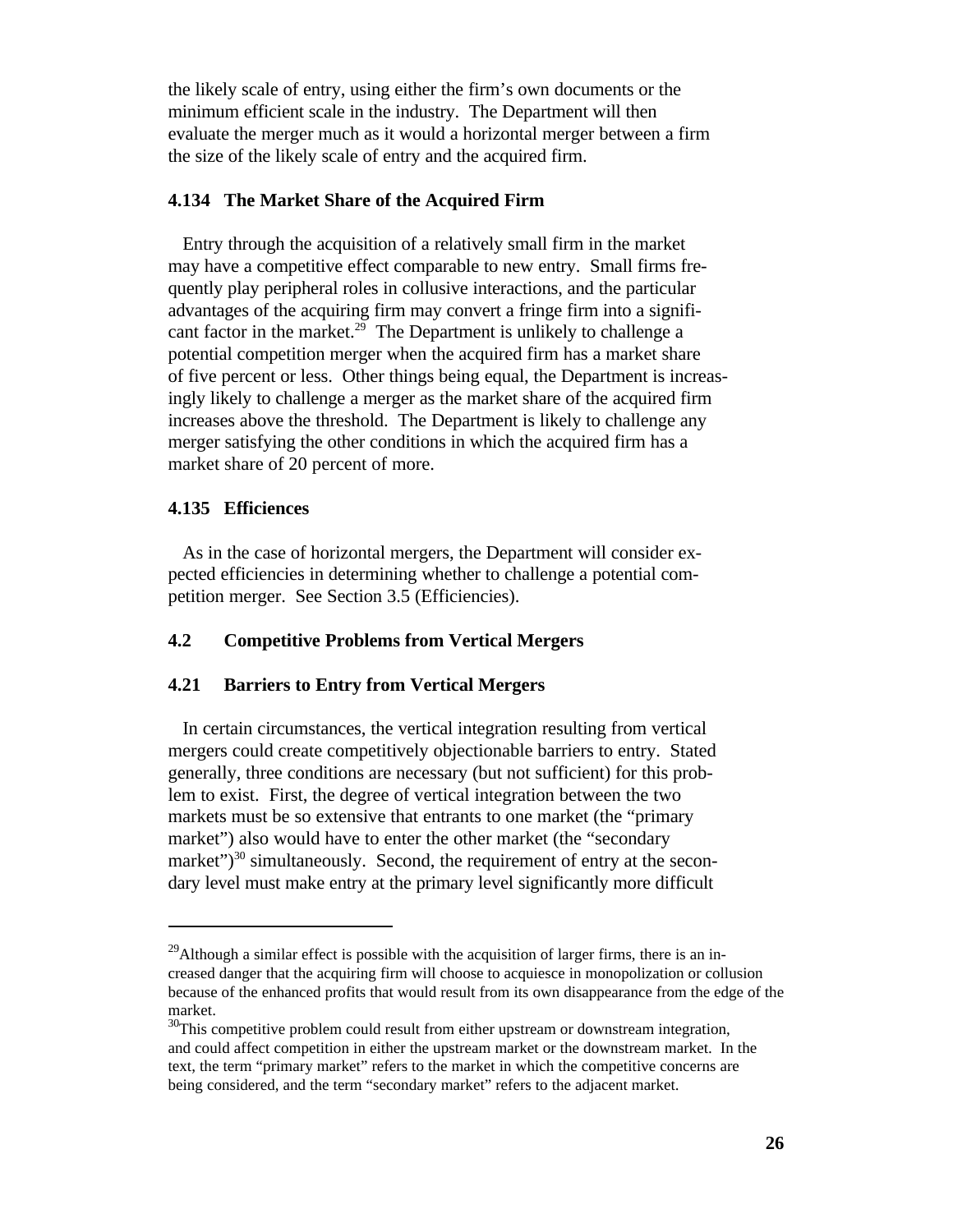and less likely to occur. Finally, the structure and other characteristics of the primary market must be otherwise so conducive to noncompetitive performance that the increased difficulty of entry is likely to affect its performance. The following standards state the criteria by which the Department will determine whether these conditions are satisfied.

#### **4.211 Need for Two-Level Entry**

If there is sufficient unintegrated capacity<sup>31</sup> in the secondary market, new entrants to the primary market would not have to enter both markets simultaneously. The Department is unlikely to challenge a merger on this ground where post-merger sales (or purchases) by unintegrated firms in the secondary market would be sufficient to service two minimumefficient-scale plants in the primary market. When the other conditions are satisfied, the Department is increasingly likely to challenge a merger as the unintegrated capacity declines below this level.

#### **4.212 Increased Difficulty of Simultaneous Entry of Both Markets**

 The relevant question is whether the need for simultaneous entry to the secondary market gives rise to a substantial incremental difficulty as compared to entry into the primary market alone. If entry at the secondary level is easy in absolute terms, the requirement of simultaneous entry to that market is unlikely adversely to affect entry to the primary market. Whatever the difficulties of entry into the primary market may be, the Department is unlikely to challenge a merger on this ground if new entry into the secondary market can be accomplished under the conditions stated in Section  $3.3^{32}$  When entry is not possible under those conditions, the Department is increasingly concerned about vertical mergers as the difficulty of entering the secondary market increases. The Department, however, will invoke this theory only where the need for secondary market entry significantly increases the costs (which may take the form of risks) of primary market entry.

More capital is necessary to enter two markets than to enter one. Stand-

<sup>&</sup>lt;sup>31</sup>Ownership integration does not necessarily mandate two-level entry by new entrants to the primary market. Such entry is most likely to be necessary where the primary and secondary markets are completely integrated by ownership and each firm in the primary market uses all of the capacity of its associated firm in the secondary market. In many cases of ownership integration, however, the functional fit between vertically integrated firms is not perfect, and an outside market exists for the sales (purchases) of the firms in the secondary market. If that market is sufficiently large and diverse, new entrants to the primary market may be able to participate without simultaneous entry to the secondary market. In considering the adequacy of this alternative, the Department will consider the likelihood of predatory price or supply "squeezes" by the integrated firms against their unintegrated rivals.

 $32$ Entry into the secondary market may be greatly facilitated in that an assured supplier (customer) is provided by the primary market entry.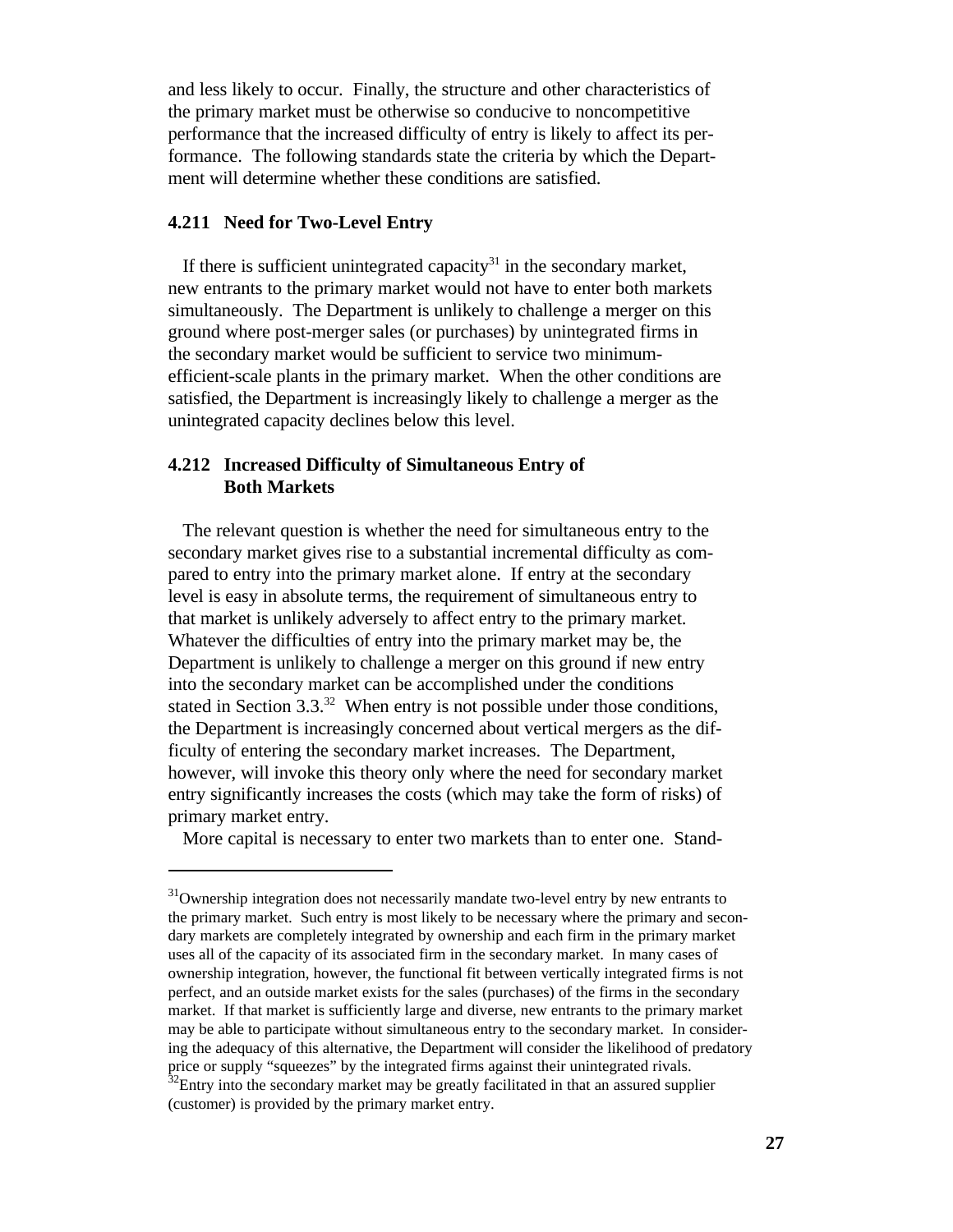ing alone, however, this additional capital requirement does not constitute a barrier to entry to the primary market. If the necessary finds were available at a cost commensurate with the level of risk in the secondary market, there would be no adverse effect. In some cases, however, lenders may doubt that would-be entrants to the primary market have the necessary skills and knowledge to succeed in the secondary market and, therefore, in the primary market. In order to compensate for this risk of failure, lenders might charge a higher rate for the necessary capital. This problem becomes increasingly significant as a higher percentage of the capital assets in the secondary market are long-lived and specialized to that market and, therefore, difficult to recover in the event of failure. In evaluating the likelihood of increased barriers to entry resulting from increased cost of capital, therefore, the Department will consider both the degree of similarity in the essential skills in the primary and secondary markets and the economic life and degree of specialization of the capital assets in the secondary market.

 Economies of sale in the secondary market may constitute an additional barrier to entry to the primary market in some situations requiring two-level entry. The problem could arise if the capacities of minimumefficient-scale plants in the primary and secondary markets differ significantly. For example, if the capacity of a minimum-efficient-scale plant in the secondary market were significantly greater than the needs of a minimum-efficient-scale plant in the primary market, entrants would have to choose between inefficient operation at the secondary level (because of operating an efficient plant at an inefficient output or because of operating an inefficiently small plant) or a larger than necessary scale at the primary level. Either of these effects could cause a significant increase in the operating costs of the entering firm. $33$ 

#### **4.213 Structure and Performance of the Primary Market**

 Barriers to entry are unlikely to affect performance if the structure of the primary market is otherwise not conducive to monopolization or collusion.<sup>34</sup> The Department is unlikely to challenge a merger on this ground unless overall concentration of the primary market is above 1800 HHI (a somewhat lower concentration will suffice if one or more of the factors discussed in Section 3.4 indicate that effective collusion is particularly likely). Above that threshold, the Department is increasingly likely to challenge a merger that meets the other criteria set forth above as the concentration increases.

 $33$ It is important to note, however, that this problem would not exist if a significant outside market exists at the secondary level. In that case, entrants could enter with the appropriately scaled plants at both levels, and sell or buy in the market as necessary.

 $34$ For example, a market with 100 firms of equal size would perform competitively despite a significant increase in entry barriers.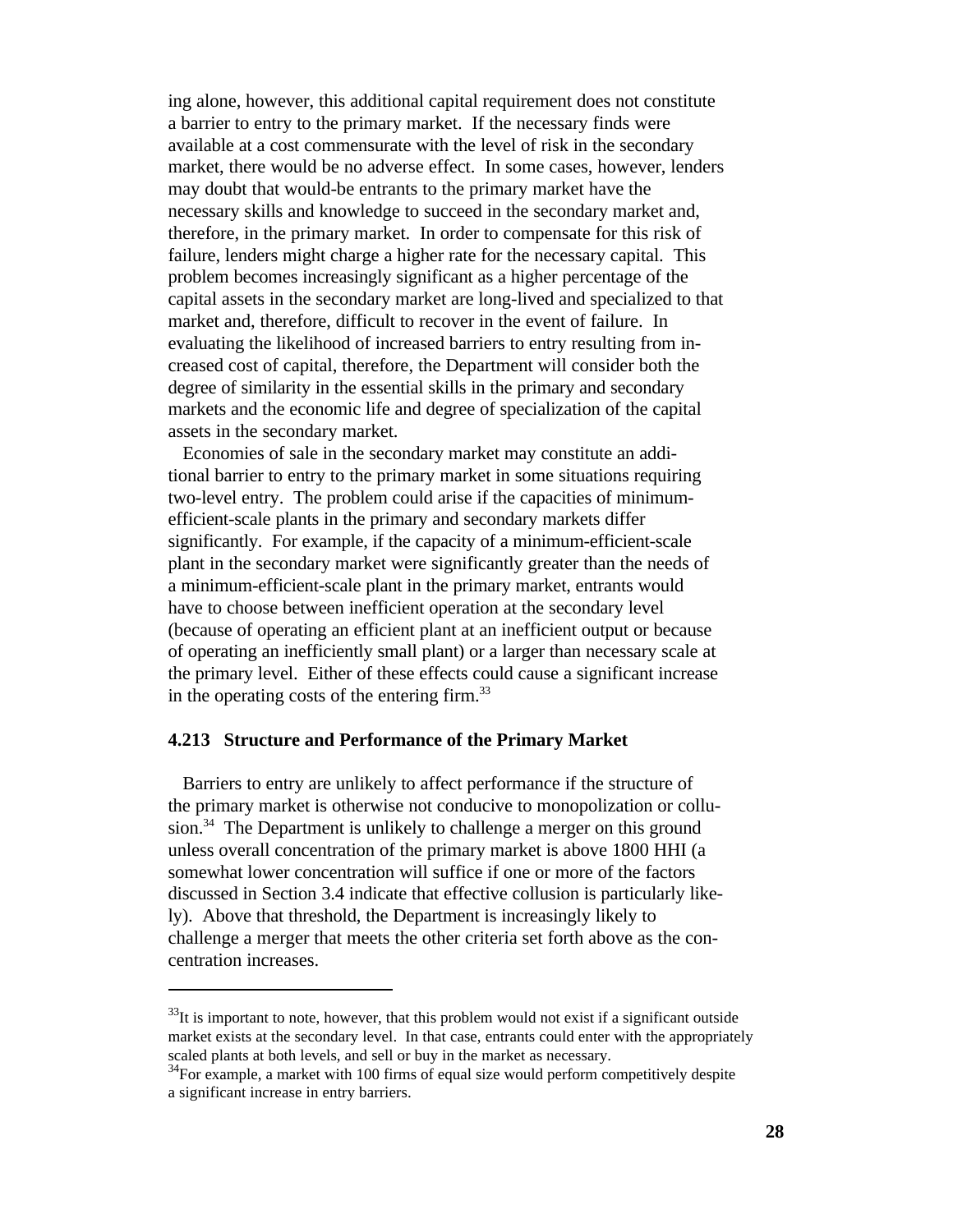#### **4.22 Facilitating Collusion Through Vertical Mergers**

### **4.221 Vertical Integration to the Retail Level**

A high level of vertical integration by upstream firms into the associated retail market may facilitate collusion in the upstream market by making it easier to monitor price. Retail prices are generally more visible than prices in upstream markets, and vertical mergers may increase the level of vertical integration to the point at which the monitoring effect becomes significant. Adverse competitive consequences are unlikely unless the upstream market is generally conducive to collusion and a large percentage of the products produced there are sold through vertically integrated retail outlets.

 The Department is unlikely to challenge a merger on this ground unless 1) overall concentration of the upstream market is above 1800 HHI (a somewhat lower concentration will suffice if one or more of the factors discussed in Section 3.4 indicate that effective collusion is particularly likely), and 2) a large percentage of the upstream product would be sold through vertically-integrated retail outlets after the merger. Where the stated thresholds are met or exceeded, the Department's decision whether to challenge a merger on this ground will depend upon an individual evaluation of its likely competitive effect.

#### **4.222 Elimination of a Disruptive Buyer**

 The elimination by vertical merger of a particularly disruptive buyer in a downstream market may facilitate collusion in the upstream market. If upstream firms view sales to a particular buyer as sufficiently important, they may deviate from the terms of a collusive agreement in an effort to secure that business, thereby disrupting the operation of the agreement. The merger of such a buyer with an upstream firm may eliminate that rivalry, making it easier for the upstream firms to collude effectively. Adverse competitive consequences are unlikely unless the upstream market is generally conducive to collusion and the disruptive firm is significantly more attractive to sellers than the other firms in its market.

 The Department is unlikely to challenge a merger on this ground unless 1) overall concentration of the upstream market is 1800 HHI or above (a somewhat lower concentration will suffice if one or more of the factors discussed in Section 3.4 indicate that effective collusion is particularly like-

ly), and 2) the allegedly disruptive firm differs substantially in volume of purchases or other relevant characteristics from the other firms in its market. Where the stated thresholds are met or exceeded, the Department's decision whether to challenge a merger on this ground will depend upon an individual evaluation of its likely competitive effect.